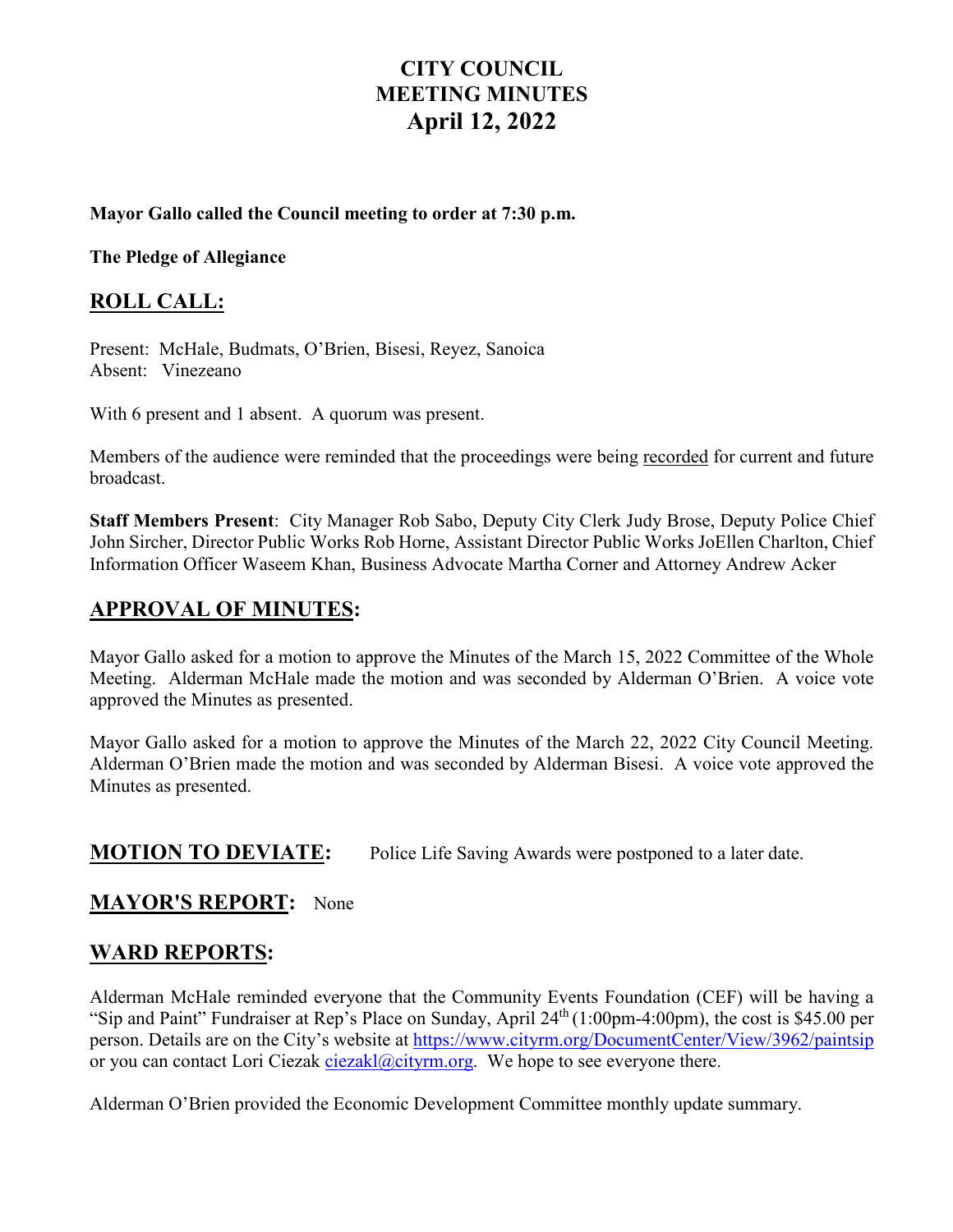## **MEETING OPEN TO THE PUBLIC FOR 20 MINUTES:**

Mayor Gallo read the rules of procedures for addressing the City Council.

Akele Parnell, CEO of 11<sup>th</sup> Level Inc, introduced himself and stated that he was available to answer any questions regarding the special use for adult use cannabis craft grow business at 1125 Carnegie St. (item B on the agenda).

## **PENDING:**

**A) Ordinance No. 22-13 – Amend Various Sections of Chapter 122 of the Code Of Ordinances of the City Of Rolling Meadows, Illinois, to Update and Clarify Certain Provisions of the Zoning Code (2nd Reading)**

Mayor Gallo read the title into record and asked for a motion to adopt this Ordinance. Alderman McHale made the motion and was seconded by Alderman O'Brien.

ROLL CALL:

AYES: Reyez, Sanoica, McHale, Budmats, O'Brien, Bisesi NAYS: 0 ABSENT: Vinezeano

With 6 in favor and 0 opposed. This Ordinance is adopted.

**B) Ordinance No. 22-14 – Grant Approval of a Text Amendment to Section 122- 85(i)(2) of the City of Rolling Meadows Zoning Code of Ordinances to Increase the Number of Available Adult-Use Cannabis Business Licenses from One (1) to Two (2), A Special Use for an Adult Use Cannabis Craft Grow Business Establishment, a Variance to Section 122-163 of the City of Rolling Meadows Zoning Code of Ordinances to Reduce the Number of Required Parking Spaces from 107 to 25, and Other Relief Necessary to Accommodate the Craft Grow Establishment for 11th Level, Inc. at 1125 Carnegie Street (2nd Reading)**

Mayor Gallo read the title into record and asked for a motion to adopt this Ordinance. Alderman Reyez made the motion and was seconded by Alderman McHale.

Alderman O'Brien stated that personally he's in favor of this but will be voting no based on resident feedback.

Alderman Budmats stated the he will be voting no as he doesn't see the long term benefit to the community in promoting the use of marijuana.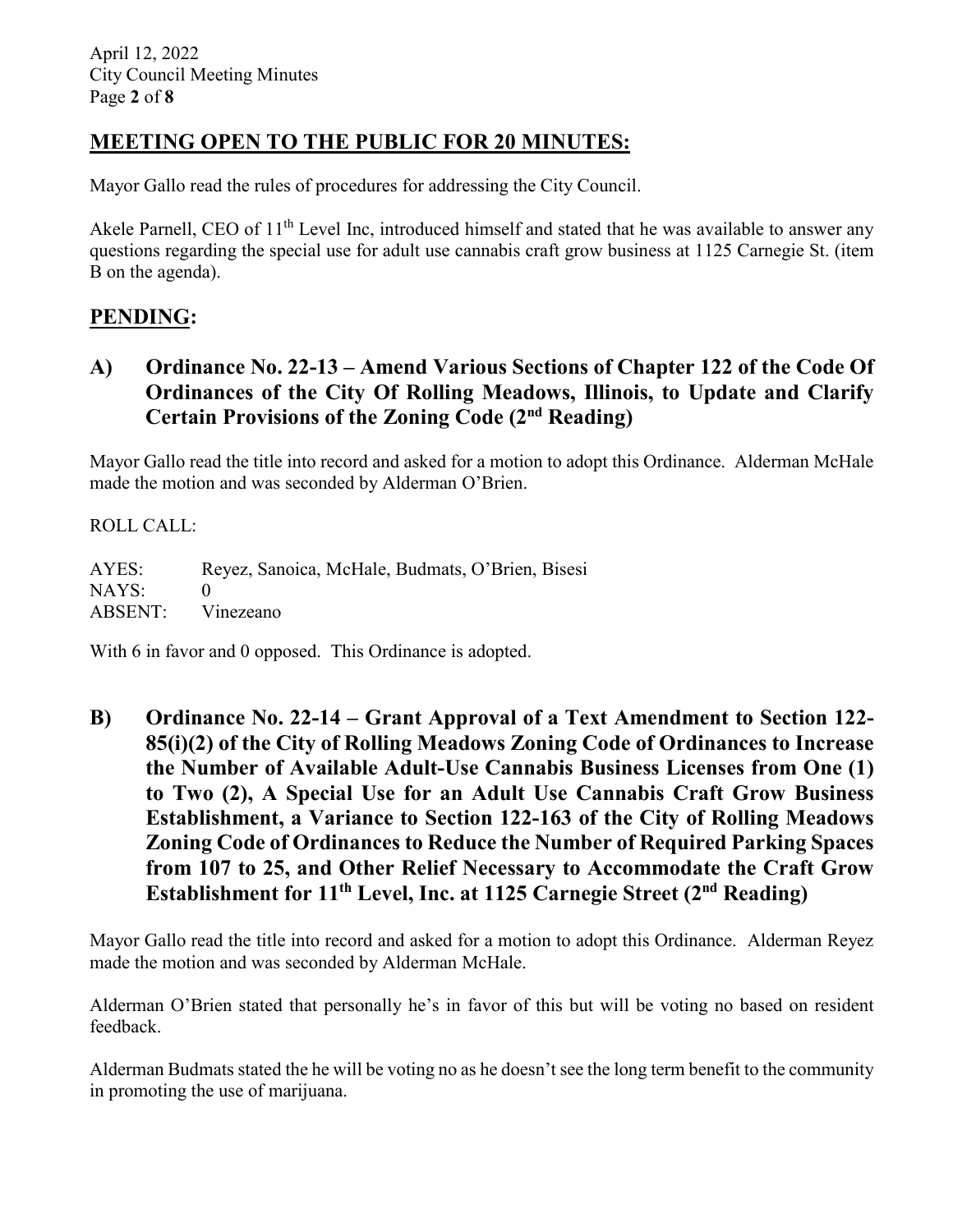April 12, 2022 City Council Meeting Minutes Page **3** of **8**

ROLL CALL:

AYES: Sanoica, McHale, Bisesi, Reyez NAYS: Budmats, O'Brien ABSENT: Vinezeano

With 4 in favor and 2 opposed. This Ordinance is adopted.

## **CONSENT ORDINANCES (1st Reading):**

The Consent Ordinances in for first reading consisted of two (2) items, items C and D. Mayor Gallo asked if any Alderman wished to remove an item from the Consent Agenda for Ordinances. No items were removed.

Mayor Gallo declared it in order for one motion to consider the two (2 Ordinances in one motion without debate. Mayor Gallo asked for a motion to consider the Ordinances for 1<sup>st</sup> Reading. Alderman McHale made the motion and was seconded by Alderman O'Brien. Mayor Gallo read the titles into record.

- **C) Ordinance No. 22-00– Adopt the City of Rolling Meadows Whistleblower Reporting Policy and Procedures (1st Reading)**
- **D) Ordinance No. 22-00 – Authorize Disposal of Surplus City Property - Equipment (1st Reading)**

ROLL CALL:

AYES: McHale, Budmats, O'Brien, Bisesi, Reyez, Sanoica NAYS: 0 ABSENT: Vinezeano

With 6 in favor and 0 opposed. The Ordinances were moved forward for  $2<sup>nd</sup>$  reading.

## **NEW BUSINESS:**

### **E) MOTION TO APPROVE PAYMENT OF BILLS ON WARRANT 4/12/2022**

Mayor Gallo asked for a motion to approve the Warrant. Alderman O'Brien made the motion and was seconded by Alderman Reyez.

ROLL CALL:

AYES: Budmats, O'Brien, Bisesi, Reyez, Sanoica, McHale  $NAYS: 0$ ABSENT: Vinezeano

With 6 in favor and 0 opposed. The Warrant was approved.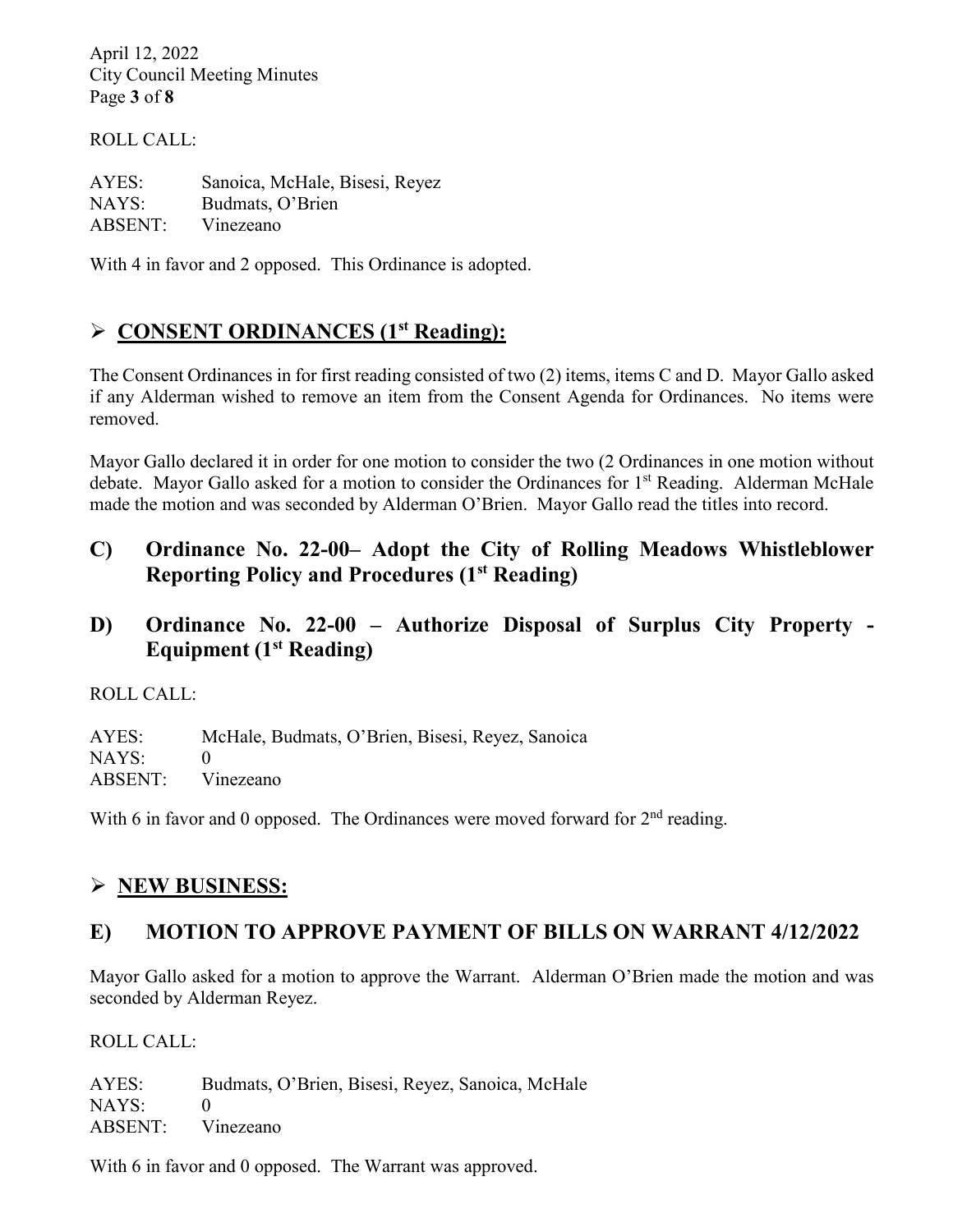## **CONSENT RESOLUTIONS:**

The Consent Resolutions consisted of five (5) items, items F thru J. Mayor Gallo asked if any Alderman wished to remove any item from the Consent Agenda for Resolutions.

Alderman O'Brien pulled item J.

Mayor Gallo declared it in order for one motion to consider the four (4) Resolutions in one motion without debate. Alderman O'Brien made the motion and was seconded by Alderman McHale. Mayor Gallo read the titles into the record.

- **F) Resolution No. 22-R-36 – Approve the Establishment of a Data Analyst Position and an Amendment to the Pay Plan**
- **G) Resolution No. 22-R-37 – Authorize a Contract for the Purchase of a 2023 Freightliner Dump Truck with Snow Removal Equipment - (Replacement of RM184/T311)**
- **H) Resolution No. 22-R-38 – Approve a Contract for 2022 Annual Fire Hydrant Painting**
- **I) Resolution No. 22-R-39 – Approve a Contract for the Purchase of one (1) Police Patrol Vehicle**

ROLL CALL:

AYES: O'Brien, Bisesi, Reyez, Sanoica, McHale, Budmats NAYS: 0 ABSENT: Vinezeano

With 6 in favor and 0 opposed. The Resolutions were adopted.

#### *Item J was pulled by Alderman O'Brien.*

**J) Resolution No. 22-R-40 – Approve the Reclassification of Campbell Street from Rohlwing Road to Wilke Road and of Rohlwing Road from Kirchoff Road to Euclid Avenue**

Mayor Gallo read the title into record and asked for a motion to approve this Resolution. Alderman O'Brien made the motion and was seconded by Alderman McHale.

Alderman O'Brien stated that since the bulk of the streets run through Ward 3, he wanted to let residents know that this is strictly a funding mechanism in which we would get about 75% maintenance funded by a source outside of the City.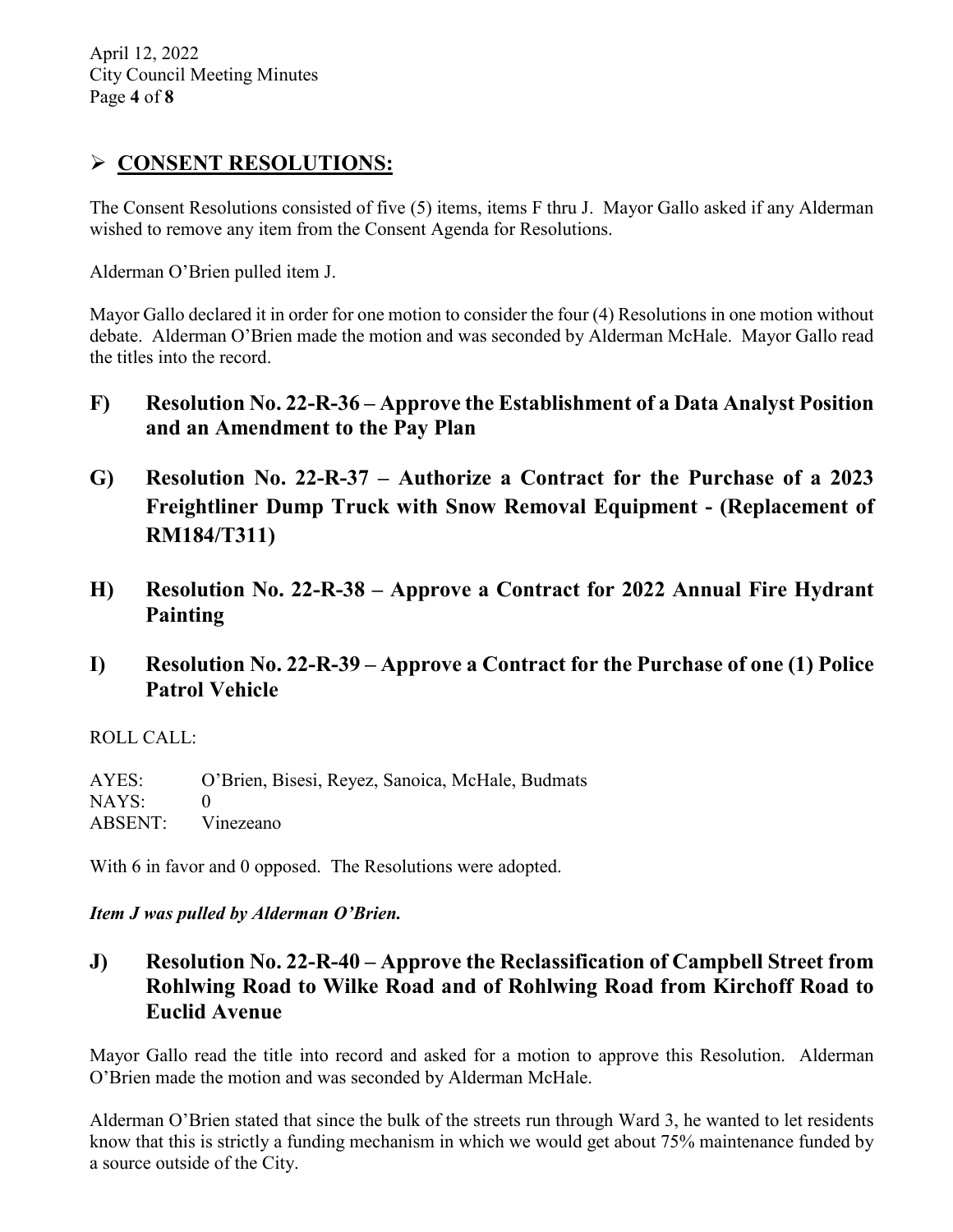April 12, 2022 City Council Meeting Minutes Page **5** of **8**

ROLL CALL:

AYES: Bisesi, Reyez, Sanoica, McHale, Budmats, O'Brien NAYS: 0 ABSENT: Vinezeano

With 6 in favor and 0 opposed. The Resolutions were adopted.

## **OTHER BUSINESS & REPORTS:**

| <b>Mayor's Appointments:</b>  | None |
|-------------------------------|------|
| <b>Mayor's Proclamations:</b> | None |
| <b>City Clerk's Report:</b>   | None |

**City Staff Reports:** 

### **1) Community Items of Interest**

*Lori Ciezak, Assistant to the City Manager reviewed the following:* 

- 1) The 17<sup>th</sup> annual "Taking Care of Business Luncheon" will take place on Wednesday, May 18<sup>th</sup> from 11am to 1 pm. Hosted by the City and the Rolling Meadows Chamber of Commerce, this event offers expanded opportunities for all City businesses and area residents to learn more about the City's economic development initiatives, with a keynote presentation by Mayor Joe Gallo. The lunch will take place at Meridian Banquets and costs between \$25-\$35 for Chamber members, and \$50 for non-members. To register, visit rmchamber.org or call 847-398-3730.
- 2) To ensure safer streets in our City, the Police Department will be participating in the Distracted Driving campaign during the month of April, which will place a major focus on cell phone usage while driving. Police officers will be working to increase awareness of these dangers and encourage all motorists to put away their phones and give driving their full attention.
- 3) The Rolling Meadows Public Works Department is now hiring seasonal employees for a variety of positions such as clerical, custodial, and maintenance workers. The City also has internship opportunities for community development and engineering. Applicants must be 18 or older and can apply by visiting [www.cityrm.org.](http://www.cityrm.org/)
- 4) Save a life and consider giving blood on Thursday, April 28th, from 1-7 pm at City Hall (3600 Kirchoff Road). Appointments are required and donors can register at [www.vitalant.org](http://www.vitalant.org/) or call 877-258-4825.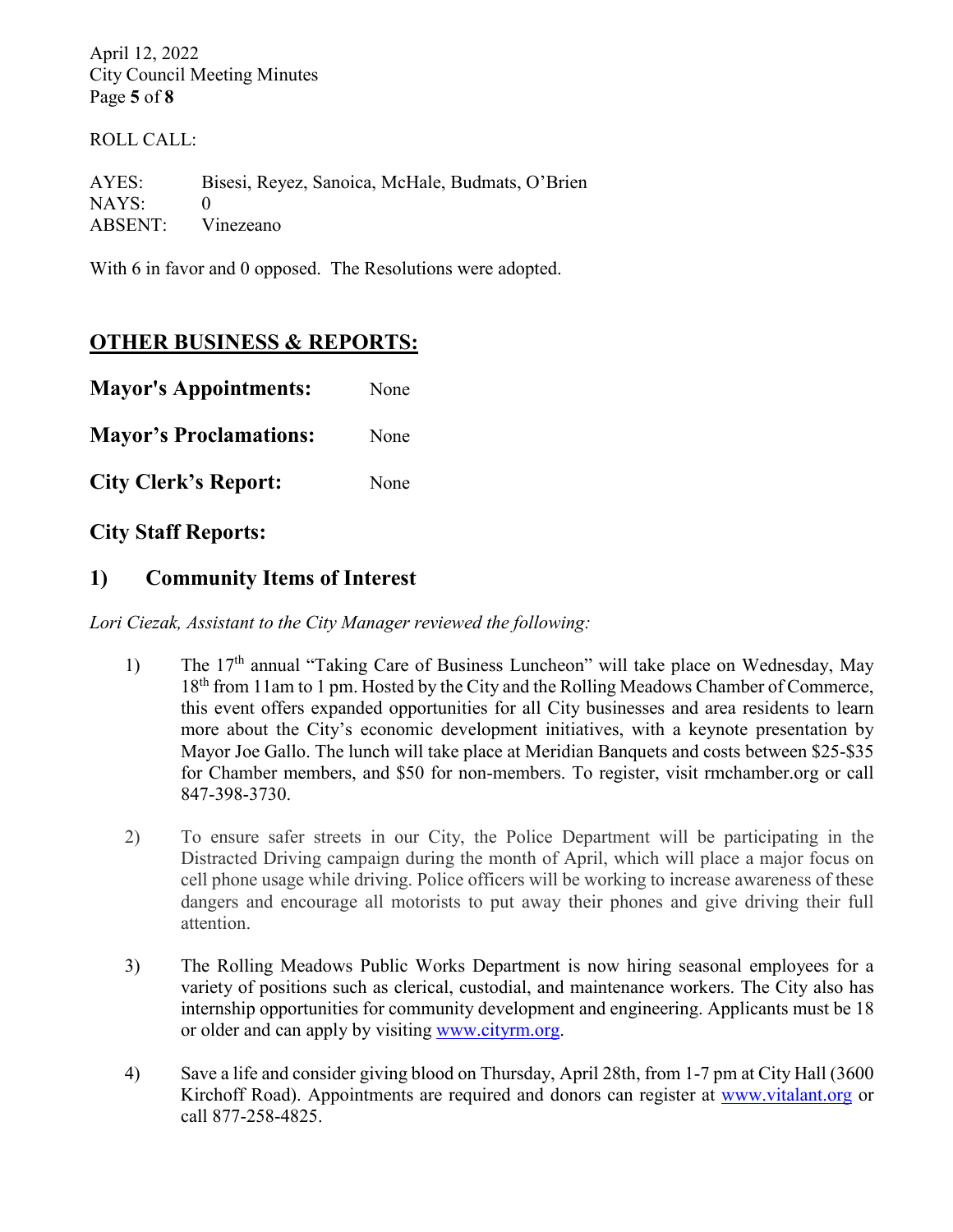## **2) March New Business Report**

*Martha Corner, Business Advocate reviewed the following:* 

- 1) AMC Laser Lounge Medical Spa
- 2) Threading Wiz Inc. Treading, Facials, etc.
- 3) BAK Research LLC Background/Employment Screens
- 4) Three Phase Line Construction dba 3P Utility Services Energy Infrastructure Projects
- 5) Comfort Home 24 General Contractor
- 6) Auctus Solutions, Inc. Supply Chain Management
- 7) DUX Group Inc. Public Adjuster

## **3) April 19, 2022 Committee of the Whole Draft Agenda**

*Rob Sabo, City Manager reviewed the following:* 

- 1) *Brookwood Detention Discussion*
- 2) *Special Service Area for Brookview/Sunset Sanitary*
- 3) *Review of Telephonic Attendance Ordinance and A/V Upgrades to Enable Hybrid Attendance for City Meetings*
- 4) *6b Policy*

# **4) April 26, 2022 City Council Draft Agenda**

*Rob Sabo, City Manager reviewed the following:* 

*MOTION TO APPROVE CITY COUNCIL MINUTES OF APRIL 12, 2022 CITY COUNCIL MEETING* 

*MOTION TO DEVIATE: MAYOR'S REPORT: WARD REPORTS: MEETING OPEN TO THE PUBLIC FOR 20 MINUTES:* 

#### *PENDING:*

- *A) Ordinance No. 22-00 – Adopt the City of Rolling Meadows Whistleblower Reporting Policy and Procedures (2nd Reading)*
- *B) Ordinance No. 22-00 – Authorizing Disposal of Surplus City Property - Equipment (2nd Reading)*

#### *CONSENT ORDINANCES:*

- *C) Ordinance No. 22-00 – Approval of a Special Use for the Community Church at 2720 Kirchoff for a Montessori School to Operate as an Accessory Use (1st Reading)*
- *D) Ordinance No. 22-00 – Adoption of Building Code Amendments and Updates (1st Reading)*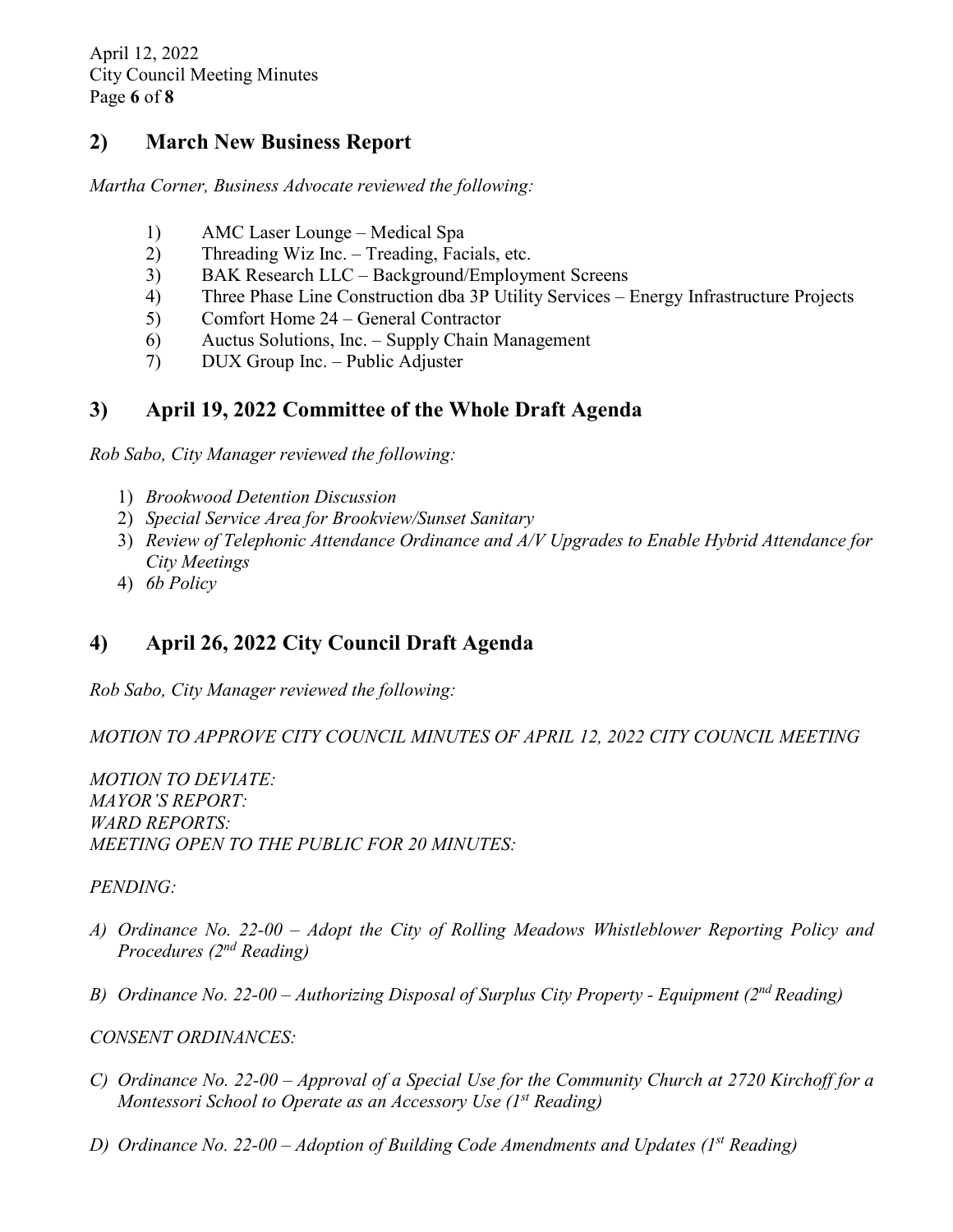April 12, 2022 City Council Meeting Minutes Page **7** of **8**

*E) Ordinance No. 22-00 – Amend the Alcohol Liquor Code to Approve a Class GA Liquor License for Video Gaming for MingHin Cuisine at 1440 Golf Road (1st Reading)*

*NEW BUSINESS:*

*F) MOTION TO APPROVE PAYMENT OF BILLS ON WARRANT APRIL 26, 2022*

*CONSENT RESOLUTIONS:*

- *G) Resolution No. 22-R-00 – Approve the Retainment of Closed Session Minutes and Recordings*
- *H) Resolution No. 22-R-00 – Award a Contract for 2022 Street Resurfacing Program*
- *I) Resolution No. 22-R-00 – Award a Contract for Construction Observation Engineering Services for the 2022 Street Resurfacing Program*
- *J) Resolution No. 22-R-00 – Award a Contract for the 2022 Street Reconstruction Program*
- *K) Resolution No. 22-R-00 – Award a Contract for Construction Observation Engineering Services for the 2022 Street Reconstruction Program*
- *L) Resolution No. 22-R-00 – Award an Annual Thermoplastic Paint Striping Contract*
- *M) Resolution No. 22-R-00 – Award an Annual Asphalt Purchase Contract for 2022 for In-House Patching*
- *N) Resolution No. 22-R-00 – Approve Salt Purchasing Quantity for State Bidding Purposes*
- *O) Resolution No. 22-R-00 – Approve Property Acquisition for Temporary Construction Easements Required for Quentin Road Bike Path*
- *P) Resolution No. 22-R-00 – Approve Replacement of High-Ranger Forestry Vehicle*

*OTHER BUSINESS & REPORTS:* 

| Mayor's Appointments:         |                                                                       | <b>Boards and Commission Appointments</b> |  |
|-------------------------------|-----------------------------------------------------------------------|-------------------------------------------|--|
|                               | Economic Development Committee Reappointment<br><b>Heather Larson</b> |                                           |  |
| <b>Mayor's Proclamations:</b> |                                                                       |                                           |  |
| City Clerk's Report:          |                                                                       |                                           |  |
| City Staff Reports:           | 1)                                                                    | Community Items of Interest               |  |
|                               | 2)                                                                    | March 2022 Financials                     |  |
|                               | 3)                                                                    | May 10, 2022 City Council Draft Agenda    |  |

*MATTERS NOT ON THE AGENDA: CLOSED SESSION: ADJOURNMENT:*